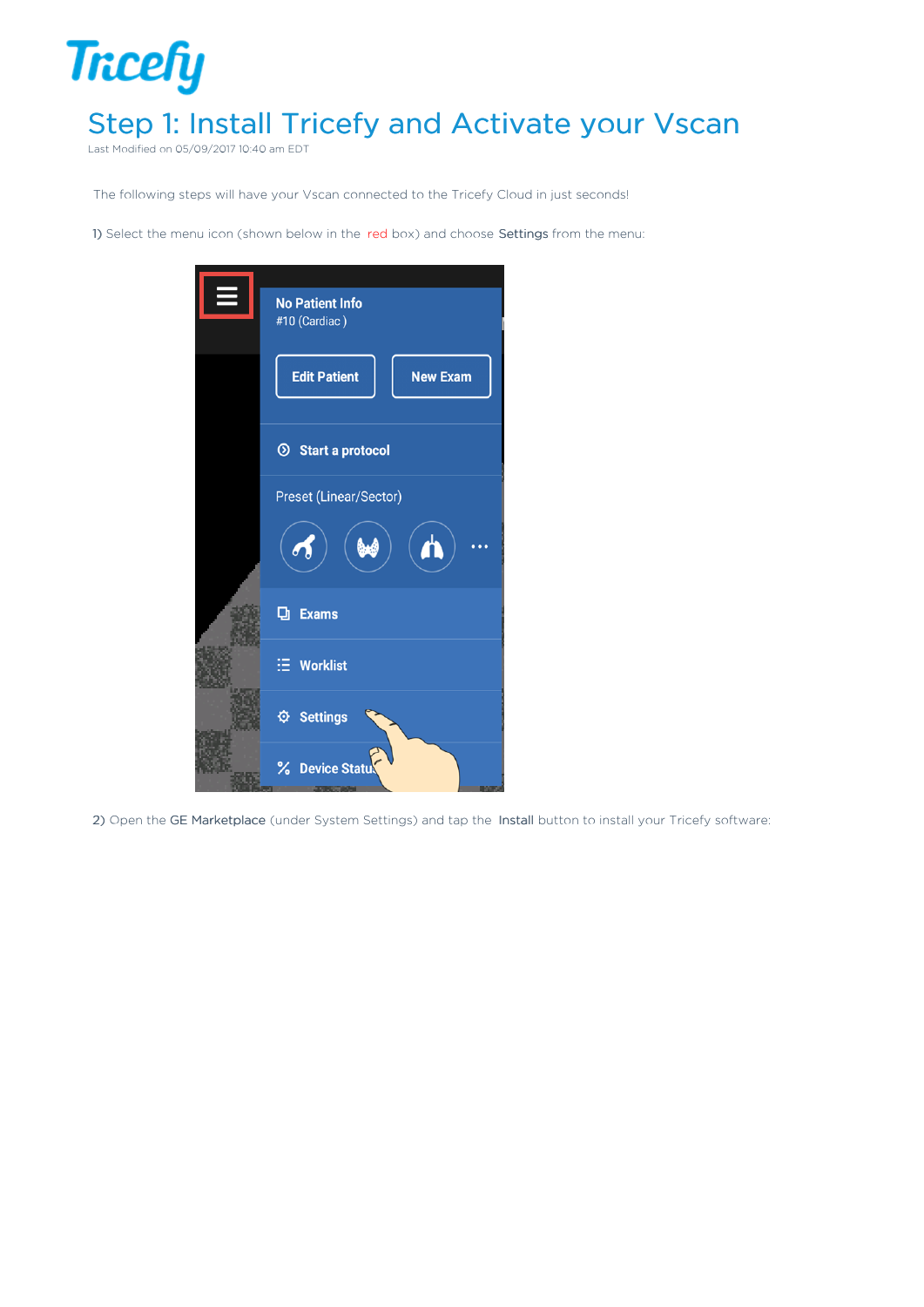## **Tricefy**



3) Select the Image Server option within the settings (under Server Settings), and choose Tricefy (which will automatically also be the Name of the server).

Tap the Add button to add your new Tricefy server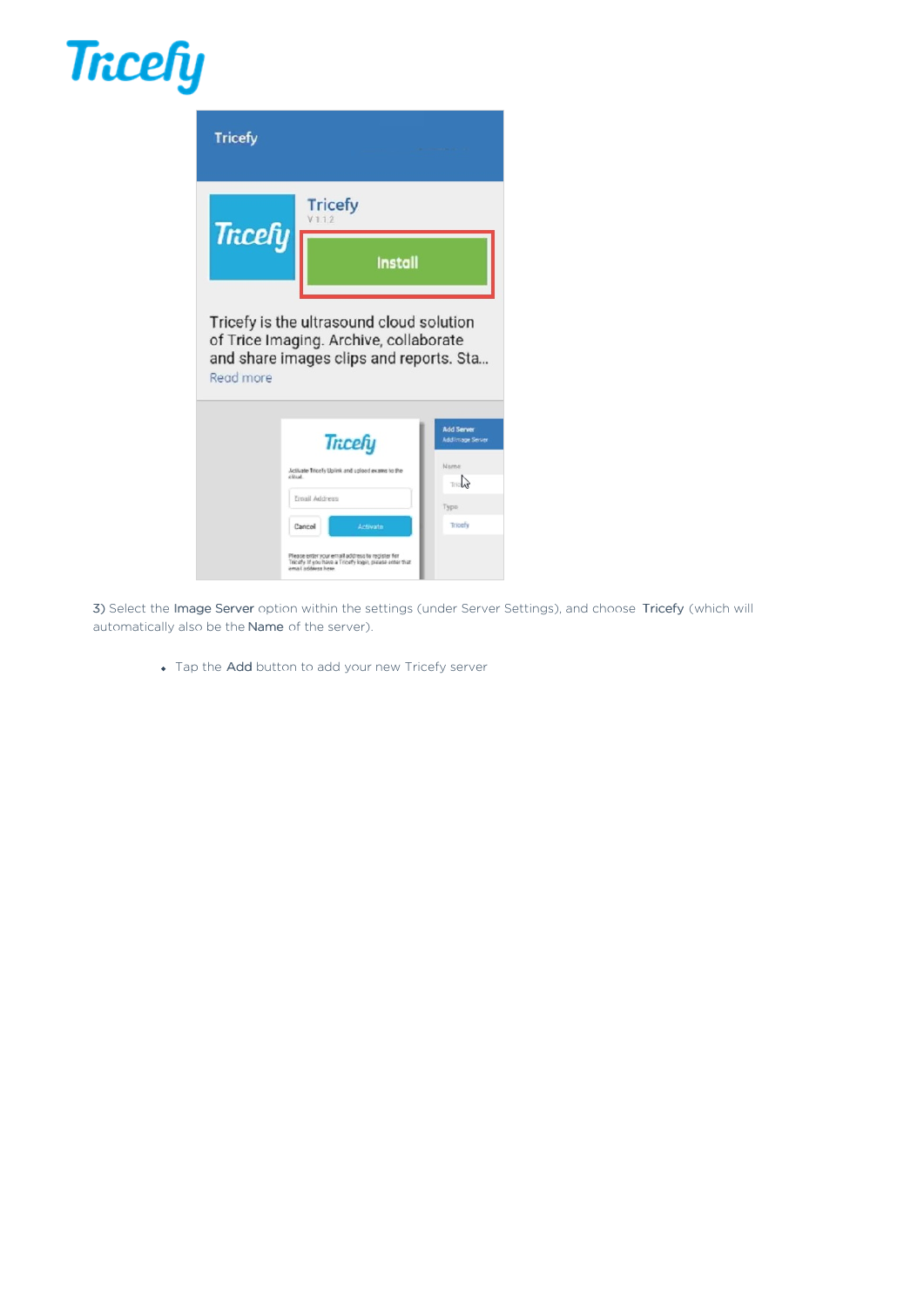## **Tricefy**



4) A message will display as Tricefy initializes ( $\binom{1}{1}$ ); you may not even notice this screen since the process completes in just one second. Enter your email address and tap the Activate button  $(2)$ . Tapping the Email Address text box will display a keyboard.

If you have a Tricefy account, enter the email address that you use to log into Tricefy

If your Vscan has already been activated, it will skip to the final screen  $\langle 3 \rangle$ .